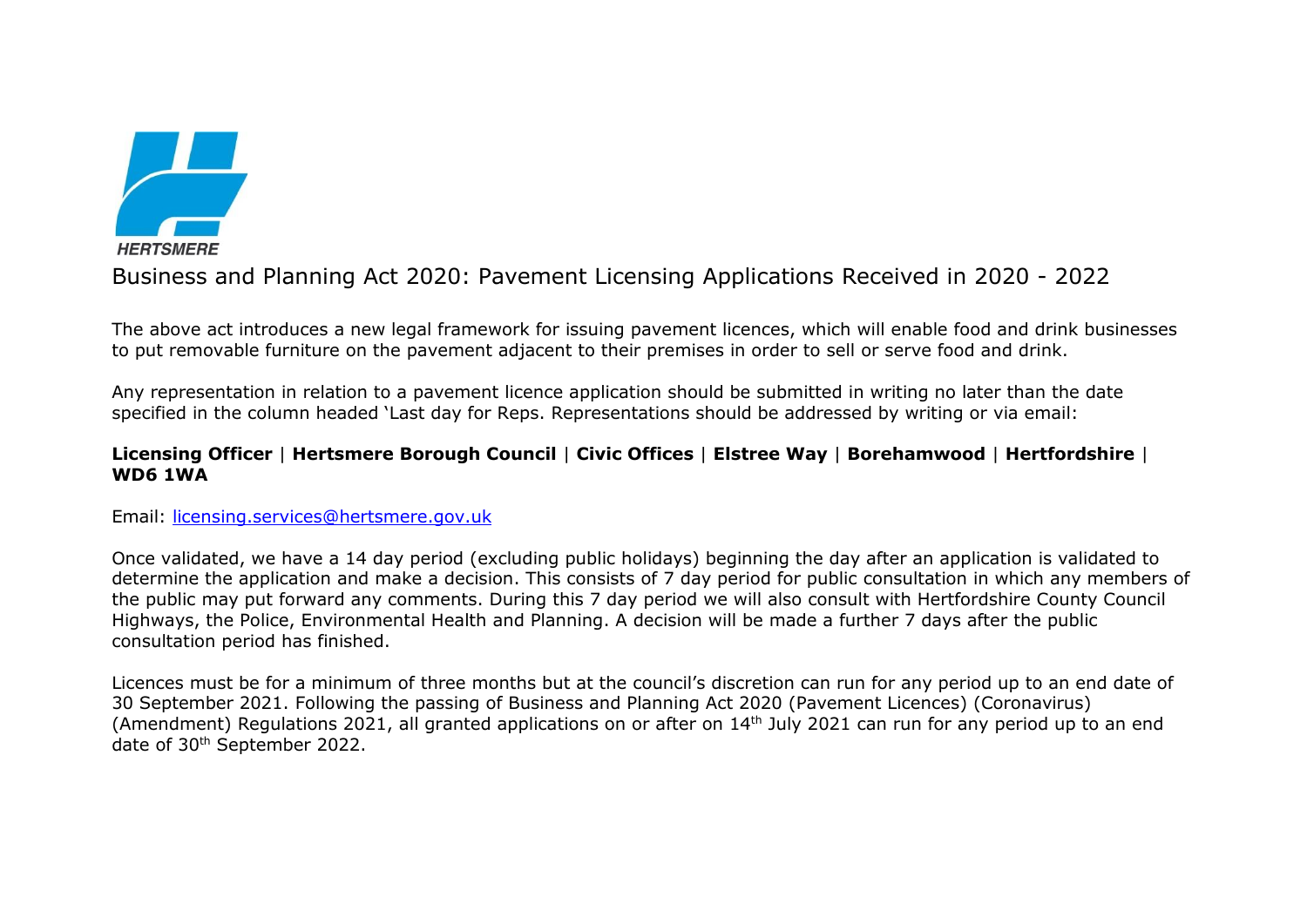| <b>Premises Name &amp;</b><br><b>Address</b>                              | <b>Name of</b><br><b>Applicant</b>         | <b>Application</b><br><b>Date</b> | <b>Pavement</b><br><b>Licence</b><br><b>Number</b> | <b>Premises</b><br><b>Licence</b><br>Number (If<br>relevant) | <b>Last Day</b><br><b>For Reps</b> | <b>Last Day for</b><br><b>Decision</b> | <b>Application</b><br><b>Details</b>                                                                                    | Grant /<br><b>Refuse</b> |
|---------------------------------------------------------------------------|--------------------------------------------|-----------------------------------|----------------------------------------------------|--------------------------------------------------------------|------------------------------------|----------------------------------------|-------------------------------------------------------------------------------------------------------------------------|--------------------------|
| The Wishing Well,<br>133-135 Shenley<br>Road,<br>Borehamwood,<br>WD6 1AH  | The Craft<br>Union Pub<br>Company Ltd      | 05/05/2022                        | PAV/22/03                                          | LIQ/114                                                      | 12/05/2022                         | 20/05/2022                             | $SUN - THUR$<br>$11:00 - 23:00$<br>FRI - SAT<br>$11:00 - 00:00$<br>Chairs: 24<br>Tables: 6<br>Planters: 8               | Granted<br>21/05/2022    |
| Cacao Café &<br>Restaurant, 17<br>Leeming Road,<br>Borehamwood,<br>WD64EB | Kushan Ranga<br><b>Marthelis</b><br>Appuge | 11/03/2022                        | PAV/22/02                                          | LIQ/661                                                      | 18/03/2022                         | 25/03/2022                             | $MON - SAT$<br>$07:00 - 22:00$<br><b>SUN</b><br>$10:00 - 22:00$<br>Chairs: 16<br>Tables: 4<br>Planters: 1<br>A Board: 1 | Granted<br>26/06/2022    |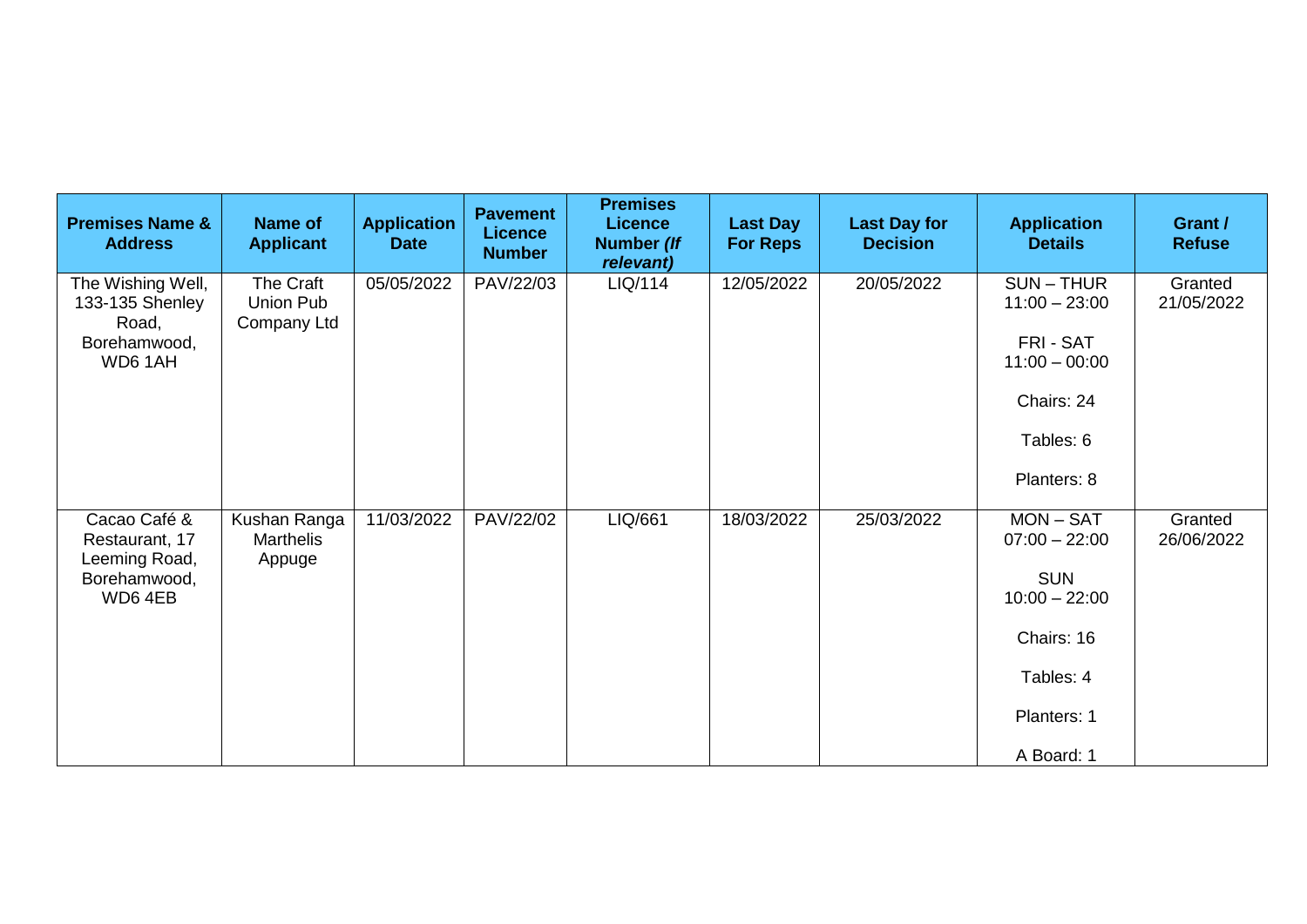| Bella Rosa, 98-100<br>High Street,<br>Bushey, WD23<br>3DE                 | Mr Gentian<br>Kullaj           | 12/01/2022 | PAV/22/01 | LIQ/59  | 19/01/2022  | 26/01/2022 | $MON - SUN$<br>$12:00 - 22:00$<br>Chairs: 12<br>Tables: 5<br>Planter Pots: 5                       | Granted<br>27/01/2022 |
|---------------------------------------------------------------------------|--------------------------------|------------|-----------|---------|-------------|------------|----------------------------------------------------------------------------------------------------|-----------------------|
| Sushi Chikchak<br>Noodles, 29<br>Shenley Road,<br>Borehamwood,<br>WD6 1AE | Mr Aaron<br>Eliyahou<br>Newman | 13/10/2021 | PAV/21/18 | N/A     | 20/10//2021 | 27/10/2021 | $MON - SAT$<br>$12:00 - 22:00$<br><b>SUN</b><br>$11:00 - 22:00$<br><b>CHAIRS-8</b><br>$TABLES - 4$ | Granted<br>28/10/2021 |
| Caffe Nero, 103<br>Shenley Road,<br>Borehamwood,<br>WD61AG                | Nero Holdings<br>Limited       | 29/09/2020 | PAV/21/17 | N/A     | 06/10/2020  | 13/10/2020 | $MON - FRI$<br>$07:00 - 17:00$<br><b>SAT - SUN</b><br>$08:00 - 17:00$<br>Chairs: 8<br>Tables: 4    | Granted<br>14/10/2021 |
| Ben & Ollies, 185<br>Shenley Road,<br>Borehamwood,<br>WD6 1AW             | Mr Ali Ihsan<br>Gozlugol       | 28/09/2021 | PAV/21/16 | LIQ/586 | 05/10/2021  | 12/10/2021 | $MON - SAT$<br>$07:00 - 19:00$<br><b>SUN</b><br>$08:00 - 19:00$<br>Chairs $-12$                    | Granted<br>13/10/2021 |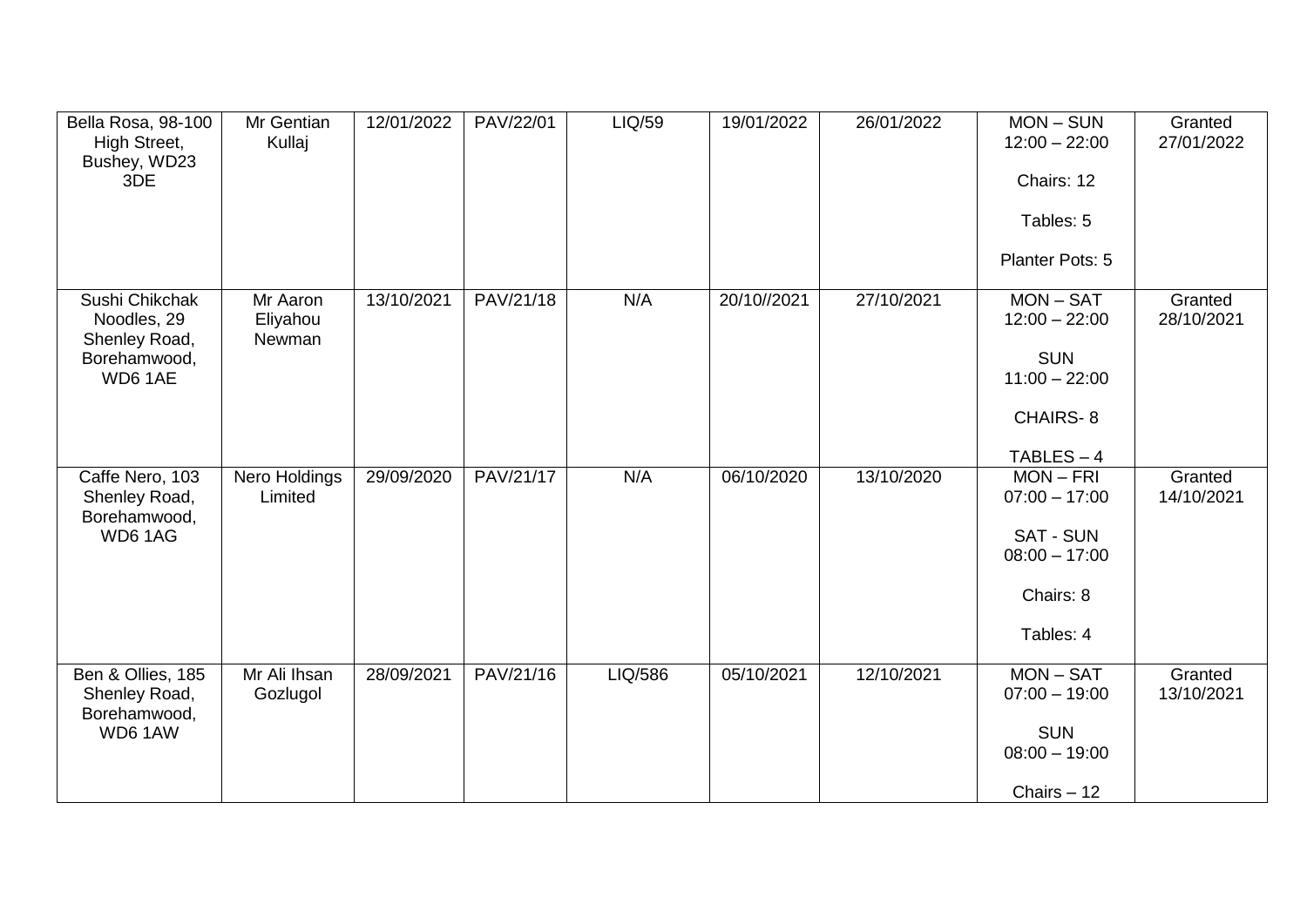|                                                            |             |            |           |         |            |            | Tables $-3$                                                                                                                          |                       |
|------------------------------------------------------------|-------------|------------|-----------|---------|------------|------------|--------------------------------------------------------------------------------------------------------------------------------------|-----------------------|
| Greggs, 114<br>Darkes Lane,<br>Potters Bar, EN6<br>1AE     | Karen Towle | 13/09/2021 | PAV/21/15 | N/A     | 20/09/2021 | 27/09/2021 | $MON - FRI$<br>$06:00 - 17:00$<br><b>SAT</b><br>$06:30 - 16:00$<br><b>CHAIRS-4</b><br>$TABLES - 2$<br>$BIN - 1$<br><b>BARRIERS-4</b> | Granted<br>28/09/2021 |
| Barracuda, 169<br>Shenley Road,<br>Borehamwood,<br>WD6 1AH | Destan Rusi | 08/07/2021 | PAV/21/14 | LIQ/657 | 15/07/2021 | 22/07/2021 | $MON-SUN$<br>$08:00 - 17:00$<br><b>CHAIRS-8</b><br>$TABLES - 4$                                                                      | Granted<br>23/07/2021 |
| Greggs, 114<br>Darkes Lane,<br>Potters Bar, EN6<br>1AE     | Greggs PLC  | 25/05/2021 | PAV/21/13 | N/A     | 01/06/2021 | 08/06/2021 | $MON - FRI$<br>$06:00 - 17:00$<br><b>SAT</b><br>$06:30 - 16:00$                                                                      | Granted<br>09/06/2021 |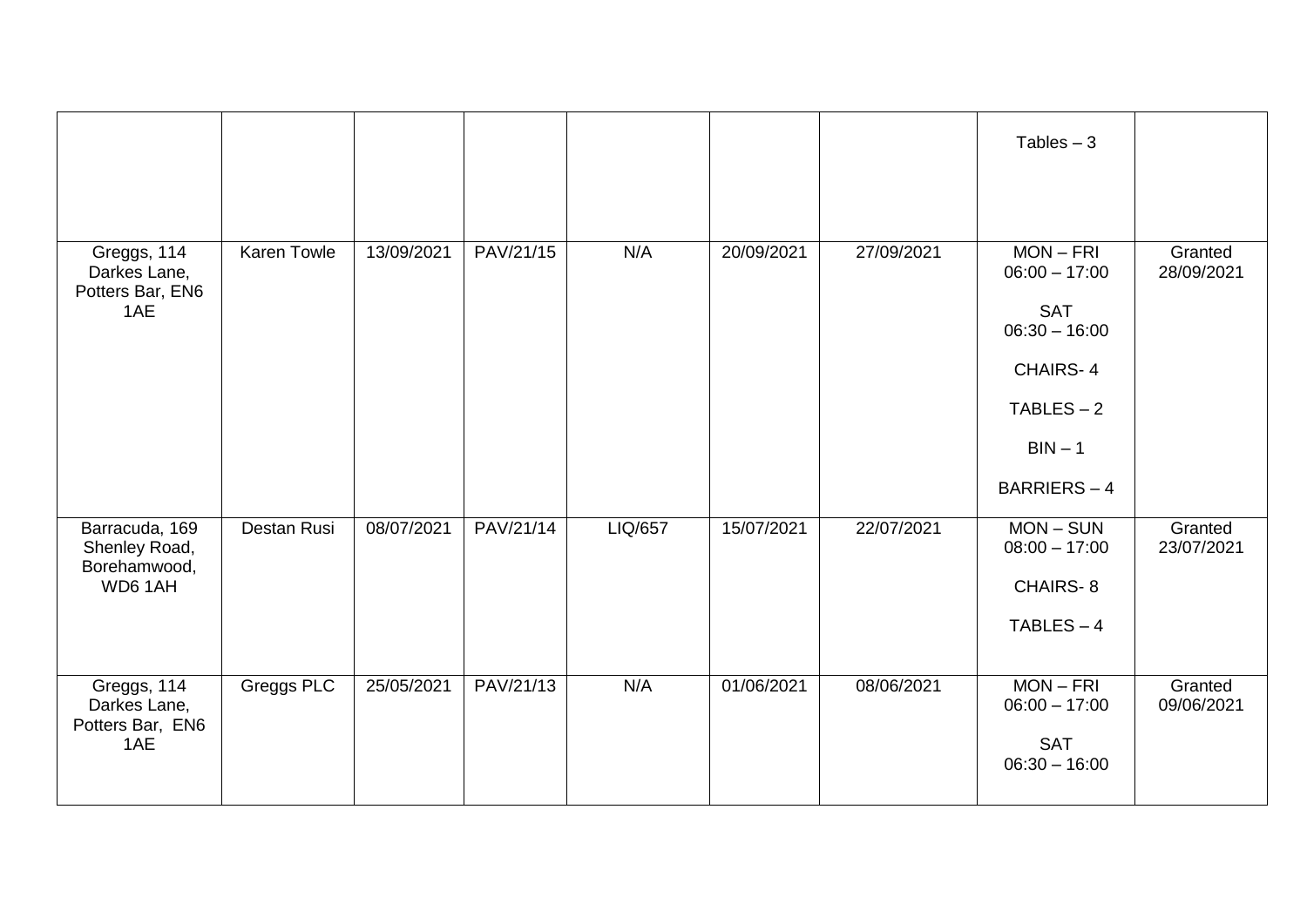|                                                    |                                |            |           |         |            |            | <b>SUN</b><br>$09:00 - 16:00$<br><b>CHAIRS-4</b><br>$TABLES - 2$ |                       |
|----------------------------------------------------|--------------------------------|------------|-----------|---------|------------|------------|------------------------------------------------------------------|-----------------------|
|                                                    |                                |            |           |         |            |            | $BIN - 1$<br>BARRIERS-4                                          |                       |
|                                                    |                                |            |           |         |            |            |                                                                  |                       |
| Sushi Chikchak<br>Noodles, 29<br>Shenley Road,     | Mr Aaron<br>Eliyahou<br>Newman | 17/05/2021 | PAV/21/12 | N/A     | 31/05/2021 | 01/06/2021 | $MON - SAT$<br>$12:00 - 22:00$                                   | Granted<br>02/06/2021 |
| Borehamwood,<br>WD6 1AE                            |                                |            |           |         |            |            | <b>SUN</b><br>$11:00 - 22:00$                                    |                       |
|                                                    |                                |            |           |         |            |            | CHAIRS-8                                                         |                       |
|                                                    |                                |            |           |         |            |            | $TABLES - 4$                                                     |                       |
| Oakmere Tea &<br>Dining Rooms, 102<br>High Street, | Mr Erdinc Or                   | 05/05/2021 | PAV/21/11 | LIQ/156 | 12/05/2021 | 19/05/2021 | $MON-SUN$<br>$07:30 - 18:00$                                     | Granted<br>20/05/2021 |
| Potters Bar, EN6                                   |                                |            |           |         |            |            | Chairs $-8$                                                      |                       |
| 5AT                                                |                                |            |           |         |            |            | Tables $-4$                                                      |                       |
|                                                    |                                |            |           |         |            |            | A Board $-2$                                                     |                       |
|                                                    |                                |            |           |         |            |            | Parasol $-4$                                                     |                       |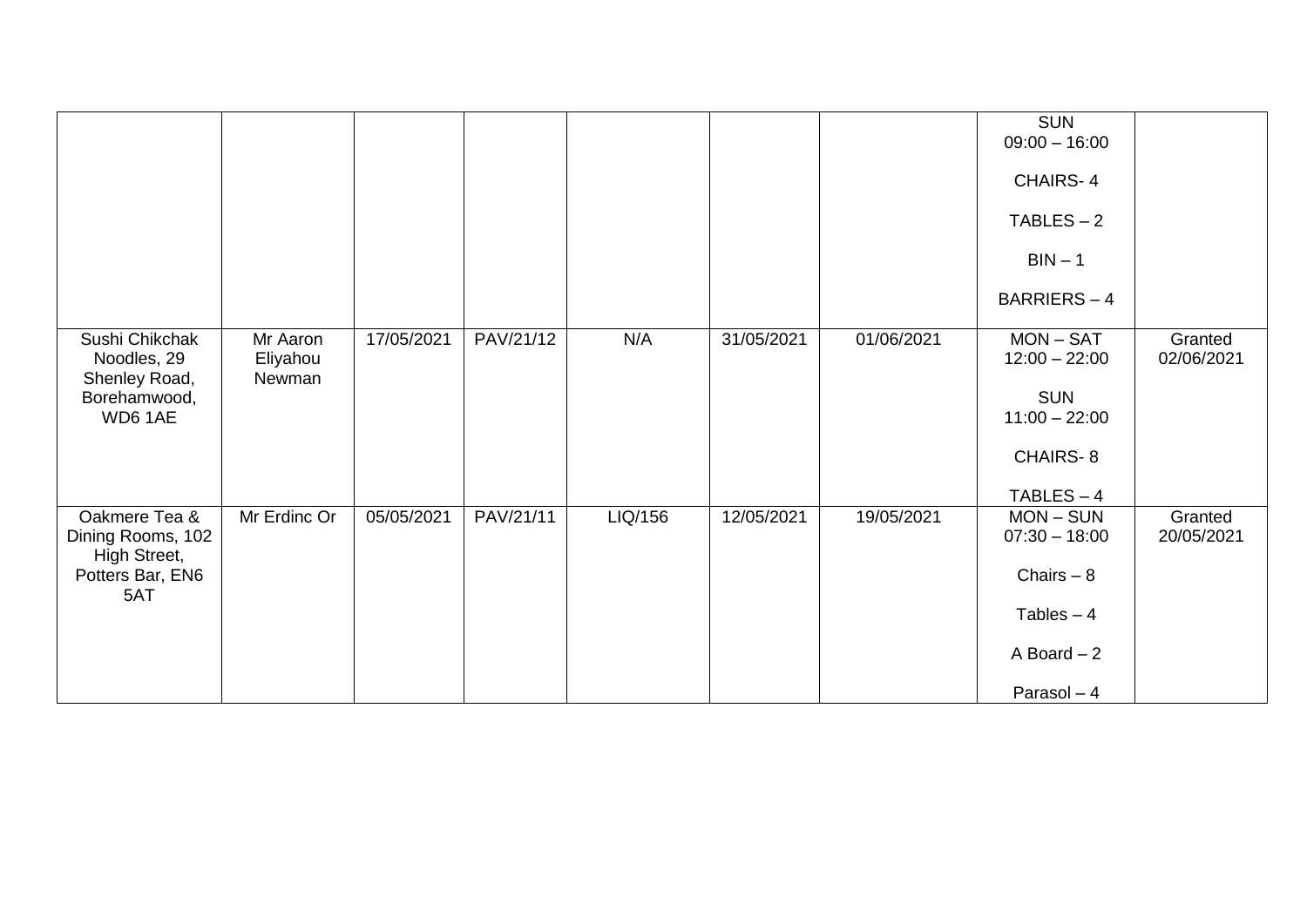| Ben & Ollies<br>(Service Road),<br>185 Shenley Road,<br>Borehamwood,<br>WD6 1AW | <b>Delal Bistro</b><br><b>LTD</b> | 30/04/2021 | PAV/21/10 | LIQ/586 | 07/05/2021 | 14/05/2021 | $MON-SUN$<br>$07:00 - 19:00$<br>Chairs $-28$<br>Tables - 8                                                  | Granted<br>15/05/2021   |
|---------------------------------------------------------------------------------|-----------------------------------|------------|-----------|---------|------------|------------|-------------------------------------------------------------------------------------------------------------|-------------------------|
| Borehamwood<br>Café, 179 Shenley<br>Road,<br>Borehamwood,<br>WD6 1AW            | Mr Cem<br>Simsek                  | 30/04/2021 | PAV/21/09 | N/A     | 07/05/2021 | 14/05/2021 | $MON - SAT$<br>$06:00 - 17:00$<br><b>SUN</b><br>$06:00 - 16:00$<br>Chairs $-20$<br>Tables - 8               | Granted<br>15/05/2021   |
| Oakmere Tea &<br>Dining Rooms, 102<br>High Street,<br>Potters Bar, EN6<br>5AT   | Mr Erdinc Or                      | 21/04/2021 | PAV/21/08 | LIQ/156 | 28/04/2021 | 05/05/2021 | $MON-SUN$<br>$07:30 - 18:00$<br>Chairs $-8$<br>Tables $-4$<br>Planters $-4$<br>A Board $-2$<br>Parasol $-4$ | Withdrawn<br>05/05/2021 |
| Pumpernick's<br>Bagel Bakery, 53<br>Shenley Road,<br>Borehamwood,<br>WD6 1AE    | Mr Nick Stern                     | 12/04/2021 | PAV/21/07 | N/A     | 19/04/2021 | 26/04/2021 | <b>SUN-THURS:</b><br>$09:00 - 20:00$<br>FRI:<br>$09:00 - 15:00$<br>Chairs - 8                               | Granted<br>27/04/2021   |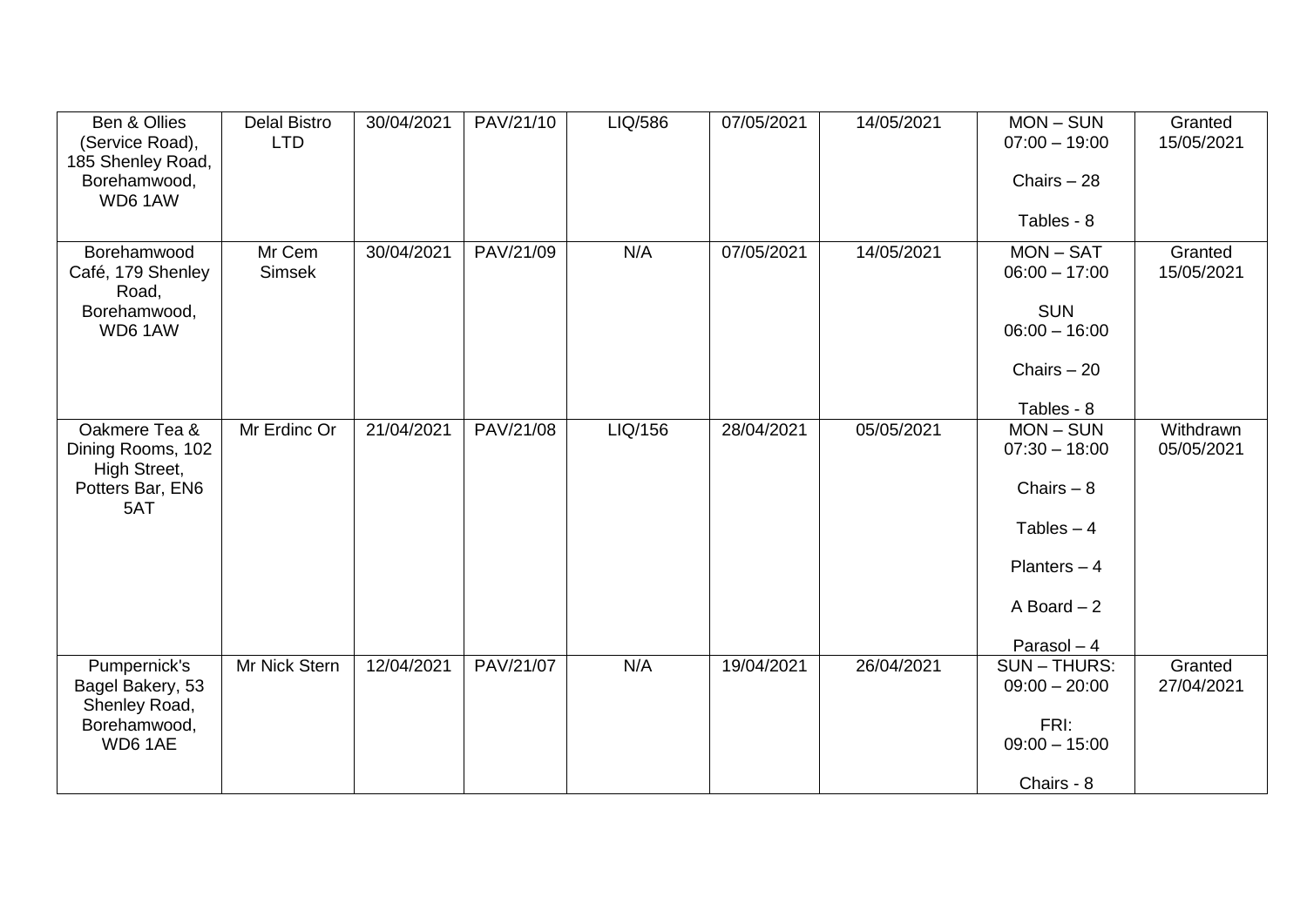|                                                                                 |                                   |            |           |         |            |            | Tables - 4                                                                                          |                       |
|---------------------------------------------------------------------------------|-----------------------------------|------------|-----------|---------|------------|------------|-----------------------------------------------------------------------------------------------------|-----------------------|
| The Arch<br>Restaurant, 191-<br>195 Shenley Road,<br>Borehamwood,<br>WD61AW     | Mr Huseyin<br>Ates                | 08/04/2021 | PAV/21/06 | LIQ/301 | 15/04/2021 | 22/04/2021 | $MON-SUN$<br>$12:00 - 23:00$<br>Chairs $-12$<br>Tables $-3$                                         | Refused               |
| Ben & Ollies, 185<br>Shenley Road,<br>Borehamwood,<br>WD6 1AW                   | <b>Delal Bistro</b><br><b>LTD</b> | 29/03/2021 | PAV/21/05 | LIQ/586 | 07/04/2021 | 14/04/2021 | $MON-SUN$<br>$07:00 - 19:00$<br>Chairs: 12<br>Tables: 3                                             | Granted<br>15/04/2021 |
| Saengtong Thai<br>Restaurant, 10-10a<br>High Street,<br>Potters Bar, EN6<br>5AF | Mr Istvan Nagy                    | 24/02/2021 | PAV/21/04 | LIQ/175 | 31/03/2021 | 09/04/2021 | TUES - SUN<br>$12:00 - 22:00$<br>Chairs: 10<br>Tables: 5<br>Tall Plant Pot: 5<br>Small Plant Pot: 5 | Granted<br>10/04/2021 |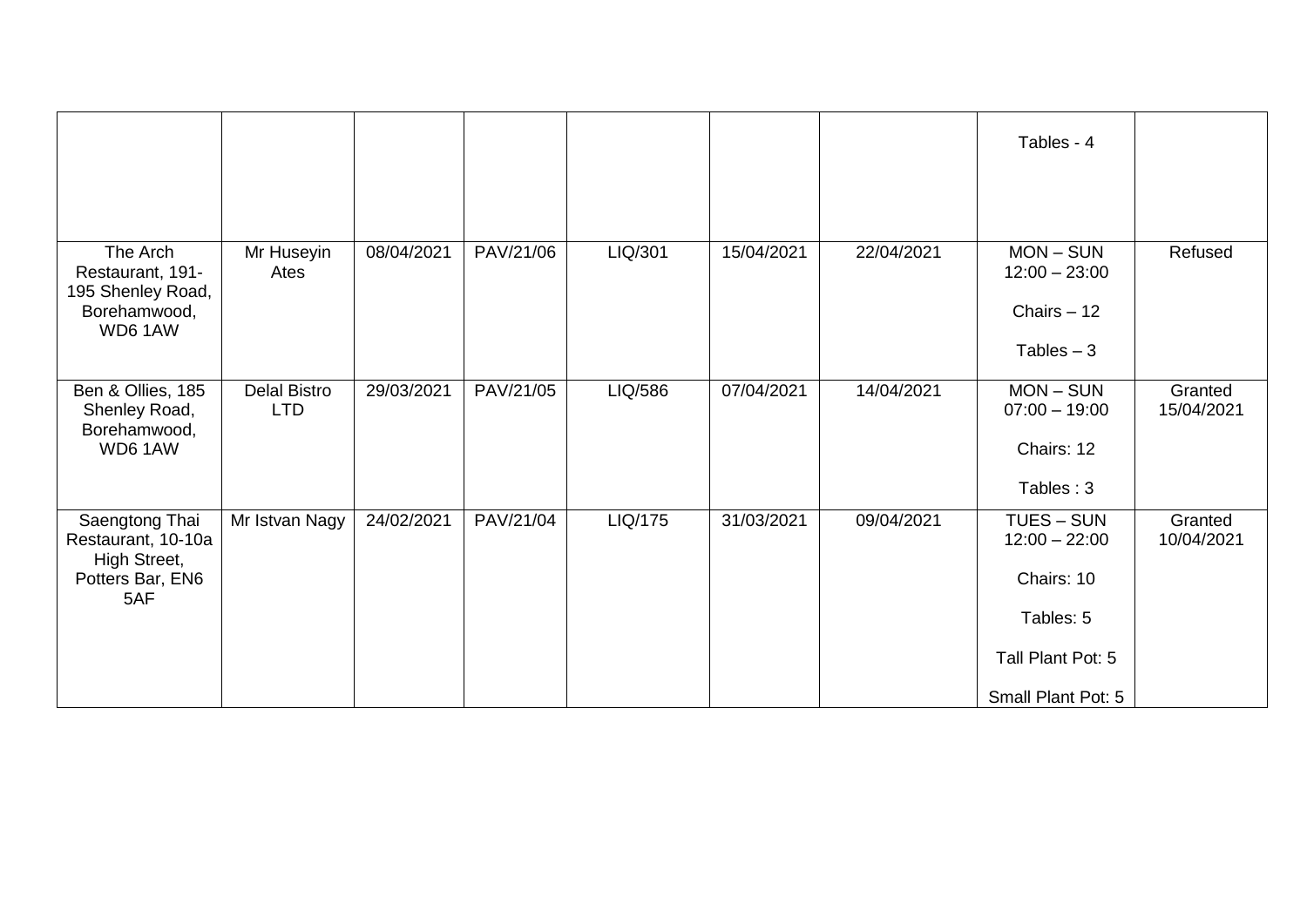| Bella Rosa, 98-100<br>High Street,<br>Bushey, WD23<br>3DE                              | Mr Gentian<br>Kullaj   | 23/03/2021 | PAV/21/03 | LIQ/59  | 30/03/2021 | 08/04/2021 | $MON-SUN$<br>$12:00 - 22:00$<br>Chairs: 12<br>Tables: 5<br>Planter Pots: 5                                       | Granted<br>09/04/2021 |
|----------------------------------------------------------------------------------------|------------------------|------------|-----------|---------|------------|------------|------------------------------------------------------------------------------------------------------------------|-----------------------|
| The Wishing Well,<br>133-135 Shenley<br>Road,<br>Borehamwood,<br>WD6 1AH               | Mr Patrick<br>O'Looney | 18/03/2021 | PAV/21/02 | LIQ/114 | 26/03/2021 | 02/04/2021 | $MON-SUN$<br>$10:00 - 22:00$<br>Chairs: 16<br>Tables: 4<br>Chalk Board: 1<br>Planter Pots: 4<br>Wind Breakers: 8 | Granted<br>03/04/2021 |
| The Algarve<br>Restaurant, 40 The<br>Broadway, Darkes<br>Lane, Potters Bar,<br>EN6 2HW | Mr Pedro Silva         | 15/03/2021 | PAV/21/01 | LIQ/145 | 22/03/2021 | 29/03/2021 | TUES - SUN<br>$12:00 - 22:00$<br>Chairs: 8<br>Tables: 2<br>Planters: 2                                           | Granted<br>30/03/2021 |